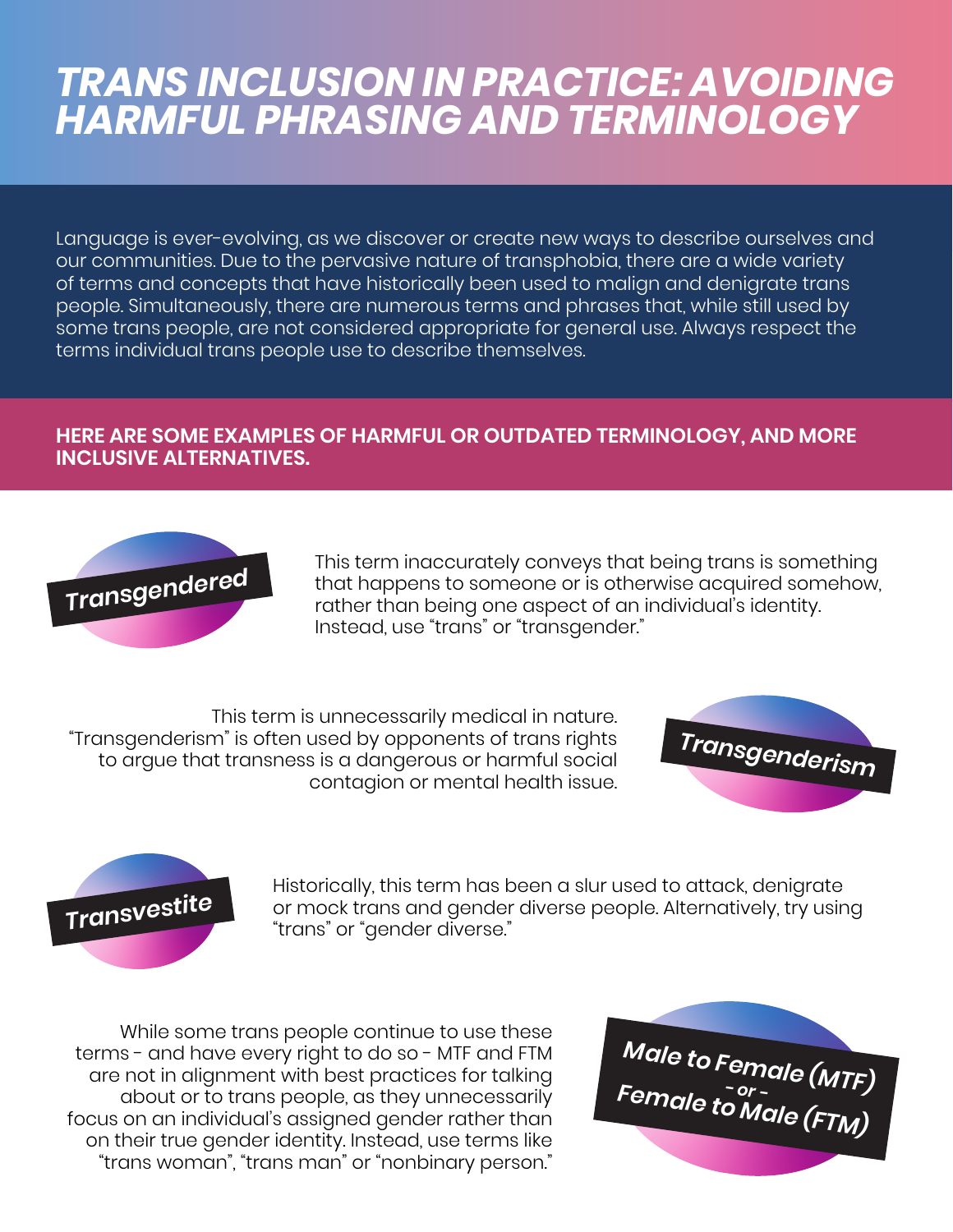

Disclosing an individual's previous name, or deadname, is considered offensive and harmful by most trans people. It is best to avoid utilizing a trans person's previous name unless absolutely necessary. In some cases, you may need to use an individual's legal name for the purpose of protecting their safety (for example, if they are not 'out' to everyone) or for the purpose of documentation, if legal name information must be collected.

Trans peoples' chosen names are our real names, and questions about previous names are considered invasive. Questions about trans people's "real names" perpetuate the idea that trans people are being deceptive or dishonest by living as their true and authentic selves.





Trans people are not defined by our trans identity. Being trans is just one of many aspects of our identities and is not relevant in most conversations. Introducing us as trans is harmful because it instantly discloses our trans identity in spaces where we may not be safe.

Trans people have a right to privacy about our bodies, including any medical procedures we may have participated in. Trans people are often barraged with inappropriate and unnecessary questions about our bodies and medical histories. Questions about medical procedures are only relevant under specific healthcare-related contexts and should be avoided unless absolutely necessary.